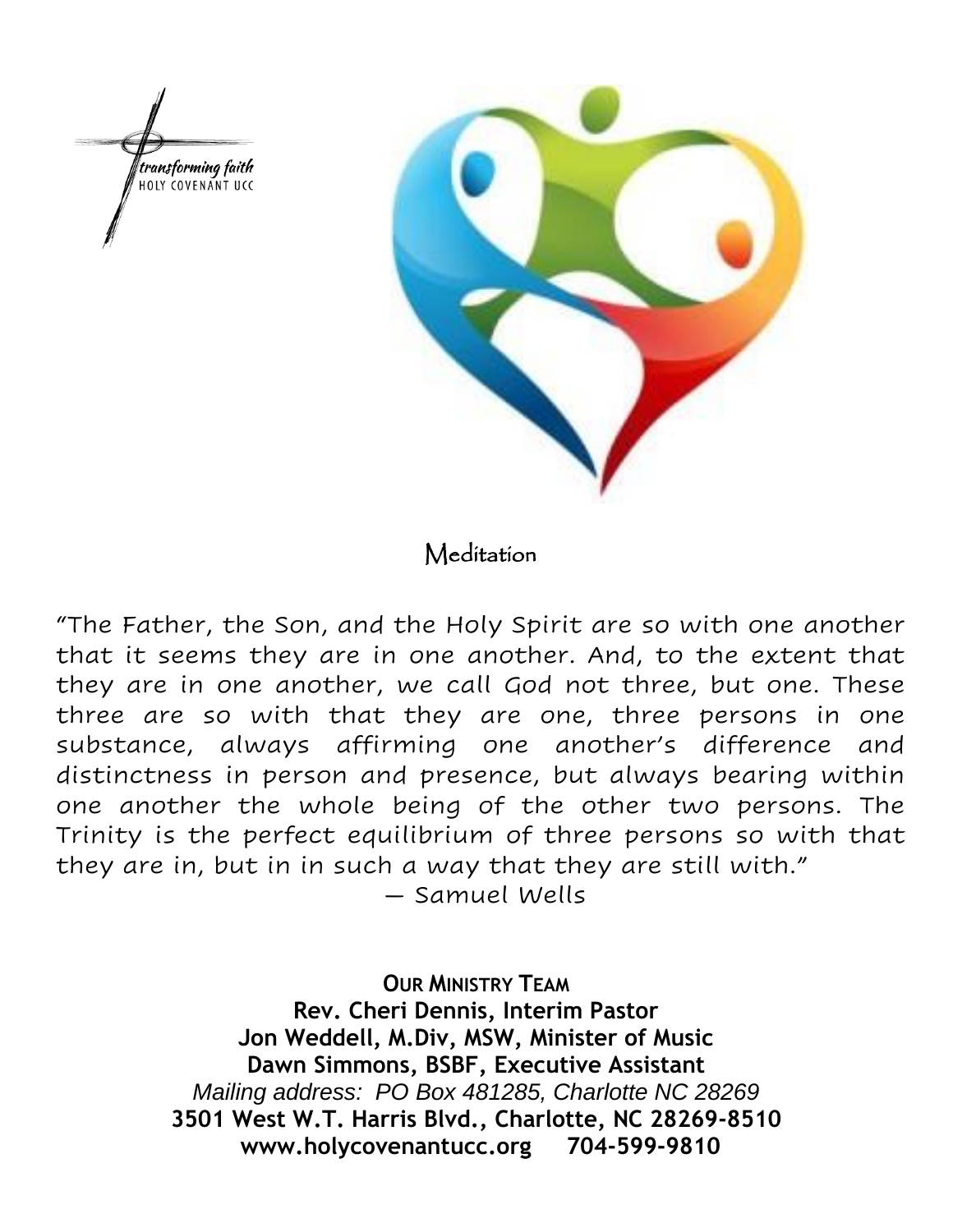# **HOLY COVENANT UNITED CHURCH OF CHRIST HOLY TRINITY SUNDAY**

**June 12, 2022 10:55 am**

| Prelude        | "Holy, Holy, Holy"                                                                                                                                                                                                                                                                                                                                                                                                                                                                                          | arr. M. Hayes     |
|----------------|-------------------------------------------------------------------------------------------------------------------------------------------------------------------------------------------------------------------------------------------------------------------------------------------------------------------------------------------------------------------------------------------------------------------------------------------------------------------------------------------------------------|-------------------|
|                | Chiming of the Hour                                                                                                                                                                                                                                                                                                                                                                                                                                                                                         |                   |
|                | Welcome and Announcements<br>One: May the peace of God be with you.<br>Many: And also with you.                                                                                                                                                                                                                                                                                                                                                                                                             |                   |
| <b>Introit</b> | "There's a Spirit of Love in This Place"<br>There's a spirit of love in this place. $(2x)$<br>You can't see it, but it's there, just as precious as the air.<br>There's a spirit of love in this place.<br>There's the presence of peace in this room. $(2x)$<br>In God's tenderness is found peace that passes human bounds.<br>There's the presence of peace in this room.<br>O, Alleluia, sing alleluia, we bless your holy name.<br>O, Alleluia, sing alleluia, there's a spirit of love in this place. | arr. M. A. Miller |
|                | There's a space for grace in our hearts. $(2x)$<br>It's in learning to forgive that our spirits truly live.<br>There's a space for grace in our hearts.<br>O, Alleluia, sing alleluia, we bless your holy name.<br>O, Alleluia, sing alleluia, there's a space for grace;<br>There's the presence of peace; there's a spirit of love in this place.                                                                                                                                                         |                   |
|                |                                                                                                                                                                                                                                                                                                                                                                                                                                                                                                             |                   |

 *Please take a comfortable posture that supports your worshiping, reading, and singing.*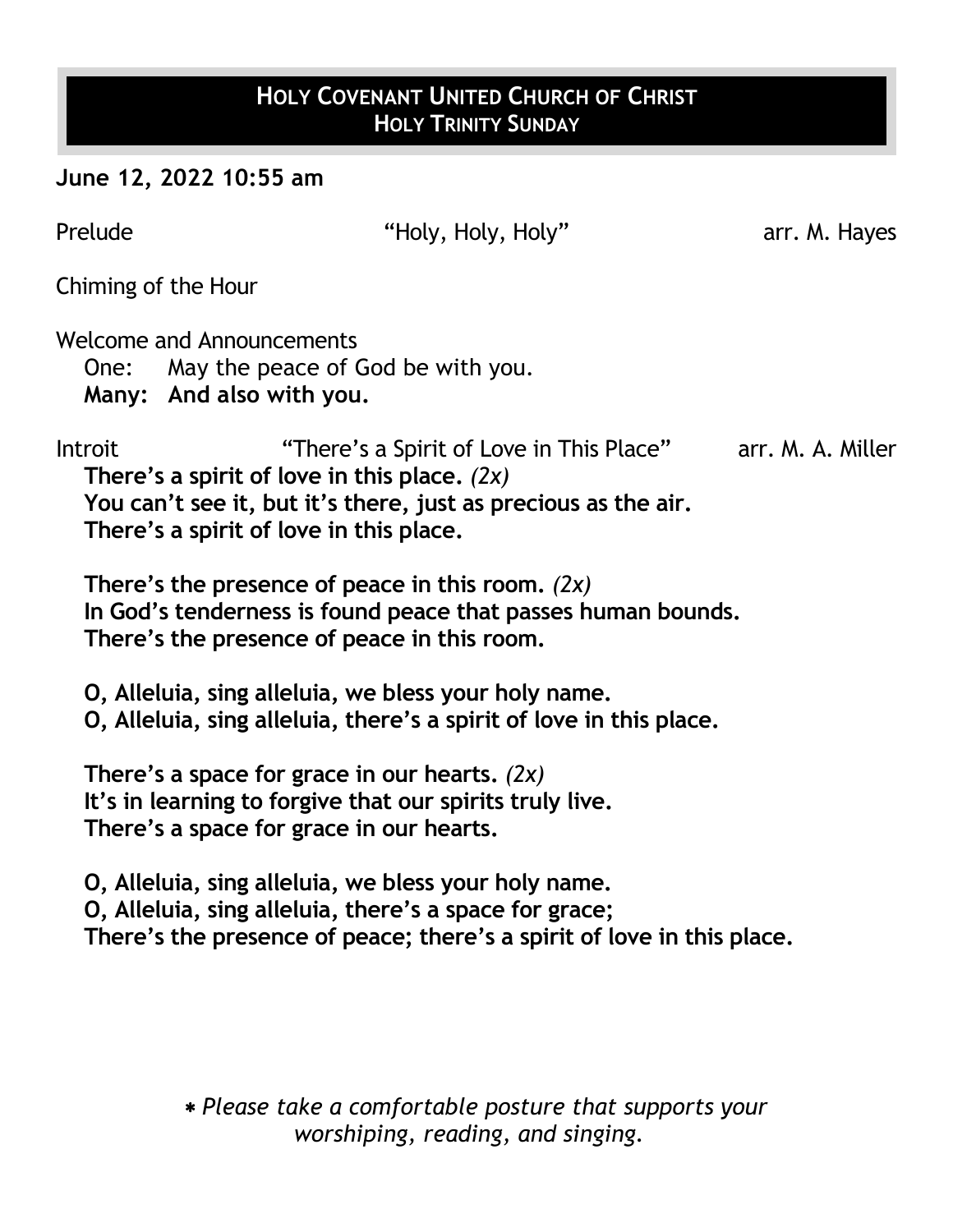One: Wisdom calls and understanding speaks.

**Many: Majestic God, we recognize your voice.**

One: Creation declares your glory and humanity marvels at your care.

**Many: Merciful God, we rejoice at your works.**

One: Peace, endurance, character, and hope are gifts.

**Many: Mysterious God, we receive your love in thanksgiving.**

Invocation Terry Raley-Dennis

**God, our Potter, God, who becomes clay, God, who shapes us in the fire, we are made new in your presence. We come seeking your wisdom, crying out our concerns, needing your peace. Use this time to form us as community, connected through your breath, life, and hope that propels us as your body in the world. Amen.**

 Hymn "Source and Sovereign, Rock and Cloud" ABERYSTWYTH **Source and Sovereign, Rock and Cloud, Fortress, Fountain, Shelter, Light, Judge, Defender, Mercy, Might, Life whose life all life endowed:**

*Refrain:* **May the church at prayer recall that no single holy name But the truth behind them all is the God whom we proclaim.**

**Word and Wisdom, Root and Vine, Shepherd, Savior, Servant, Lamb, Well and Water, Bread and Wine, Way who leads us to I AM:** *(R)*

**Storm and Stillness, Breath and Dove, Thunder, Tempest, Whirlwind, Fire, Comfort, Counselor, Presence, Love, Energies that never tire:** *(R)*

# Prayer of Confession *(unison)* Cheri Dennis

**Creator, Redeemer, Sustainer, we confess that we do not always heed the wisdom you impart. We turn toward other marks and means of validation rather than toward you. We remain in awe of our own creation while devouring and decimating yours. Continue to call us, we pray, and to surprise and delight us at your magnificence and majesty. May we always be at awe of your glory and humbled by your nearness. Let our character be shaped toward hope and reflect your peace.**

# Assurance of Grace **Cheri Dennis** Assurance of Grace

Receive the peace extended to us from the God of Grace who joined our embodied experience and who invites us to the shared glory of the resurrected life in which we are made new and whole. Amen!

# \* Call to Worship Terry Raley-Dennis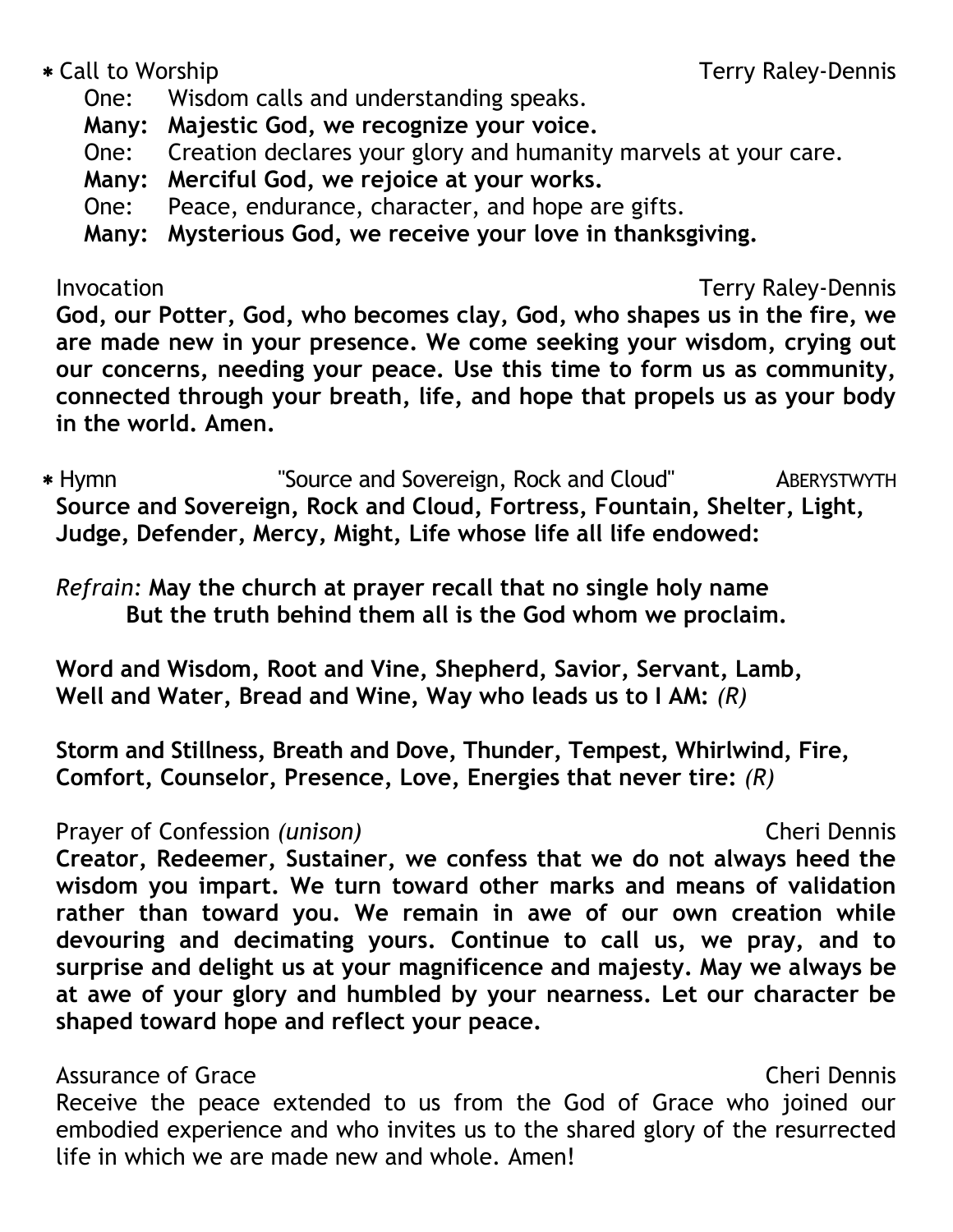Children's Message Laura Hankins

Song of Preparation **The "Rain Down"** Song of Preparation **The Song of Preparation Rain down, rain down, rain down your love on your people. Rain down, rain down, rain down your love, God of life.**

Pastoral Prayer Cheri Dennis

The Prayer of Jesus *(unison)*

**Loving God, through the Spirit's revelation, may Your true nature be honored everywhere. May Your reign of love come. May desire of Your heart for the world be done, in us, by us and through us in the power of the Spirit. Give us the bread we need for each day. Forgive us. Enable us to forgive others. Keep us from all anxiety and fear. For You reign in the power that comes from love which is Your glory forever and ever. Amen.**

Prayer for Illumination *(sung)* The Contract of Contract Contract OPEN MY EYES

**Open our ears, that we may hear voices of truth you send so clear And while the wave notes fall on our ears, everything false will disappear Silently now we wait for you, ready, our God, your will to do. Open our hearts; illumine us, Spirit divine!**

New Testament Reading Terry Raley-Dennis So those who welcomed his message were baptized, and that day about three thousand persons were added. They devoted themselves to the apostles' teaching and fellowship, to the breaking of bread and the prayers. Awe came upon everyone, because many wonders and signs were being done by the apostles. All who believed were together and had all things in common; they would sell their possessions and goods and distribute the proceeds to all, as any had need. Day by day, as they spent much time together in the temple, they broke bread at home and ate their food with glad and generous hearts, praising God and having the goodwill of all the people. And day by day the Lord added to their number those who were being saved.

One: May we hear what the Spirit is saying to the Church;

**Many: Open our ears, our hearts, our minds.**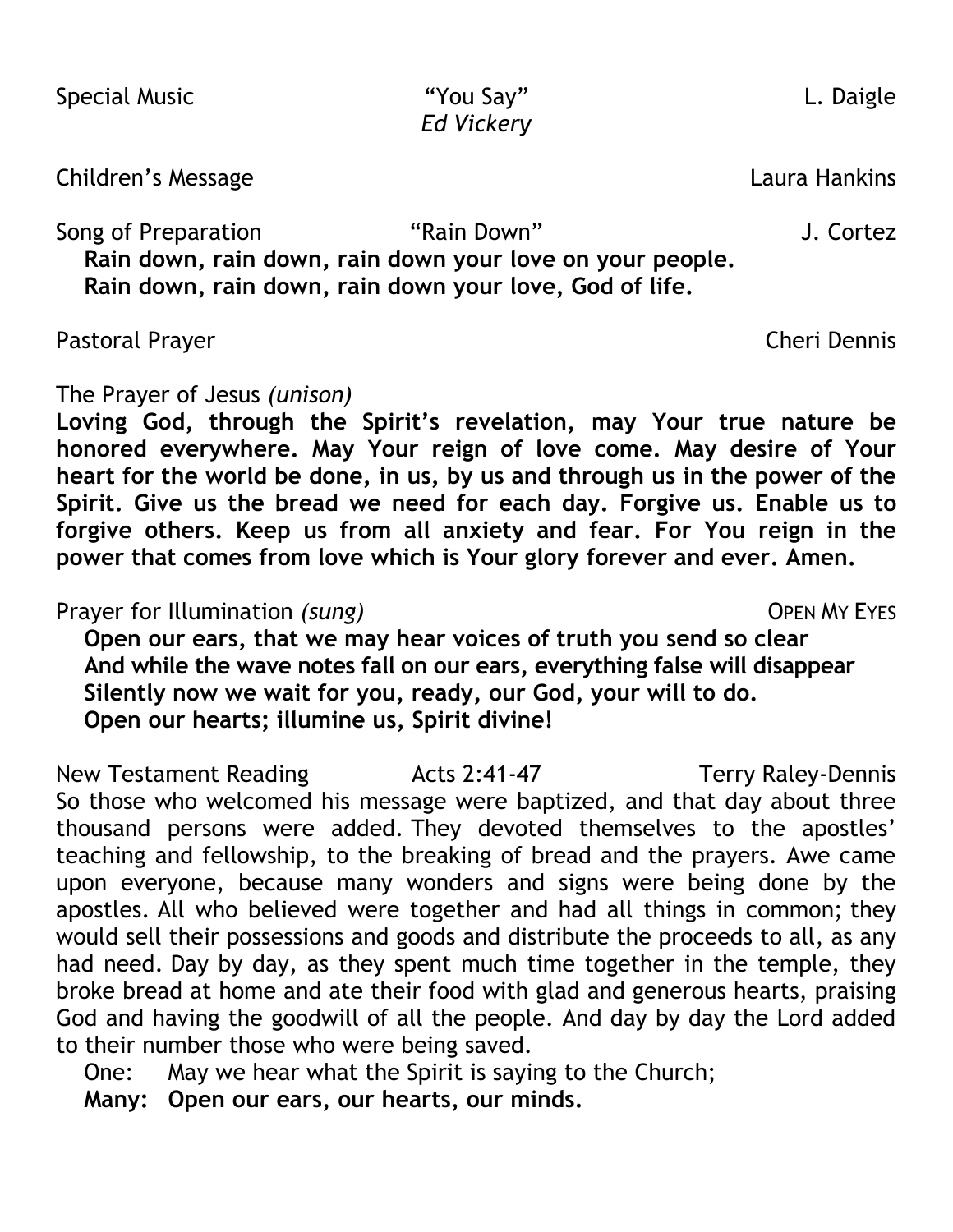Hymn **The Play of the Godhead"** PERICHORESIS

*Leaders: The play of the Godhead, the Trinity's dance, Embraces the earth in a sacred romance: With God the Creator and Christ the true Son, Entwined with the Spirit, a web daily spun In spangles of mystery, the great Three-in-One.*

**The warm mists of summer, cool waters that flow, Turn crystal as ice when the wintry winds blow. The taproot that nurtures, the shoot growing free, The lifegiving fruit, full and ripe on the tree: More mystic and wondrous, the great One-in-Three.**

**In God's gracious image of coequal parts, We gather as dancers, uniting our hearts. Men, women, and children, and all living things, We join in the round of bright nature that rings With rapture and rhythm: creation now sings!**

 Gospel Lesson John 16:12-15 Cheri Dennis I still have many things to say to you, but you cannot bear them now. When the Spirit of truth comes, he will guide you into all the truth; for he will not speak on his own, but will speak whatever he hears, and he will declare to you the things that are to come. He will glorify me, because he will take what is mine and declare it to you. All that the Father has is mine. For this reason, I said that he will take what is mine and declare it to you.

- One: For the word of God in scripture, for the word of God among us, for the word of God within us.
- **Many: Thanks be to God.**

Sermon **The Sermon Cheri Cheri Cheri Cheri Cheri Cheri Dennis** 

Offering Dedication *(unison)* Terry Raley-Dennis **Giver, Steward, and Guide, may these gifts we bring magnify beyond the boundaries of our community to create new possibilities in the world. Generous, Abundant, and Precious God, bless our offerings of presence, ability, and resources as we participate as your co-creators. Amen.**

 Doxology "Confitemini Domino" TAIZÉ *(translation: Give thanks to the Lord for God is good, Psalm 118:1)* **Confitemini Domino quoniam bonus. Confitemini Domino alleluia!**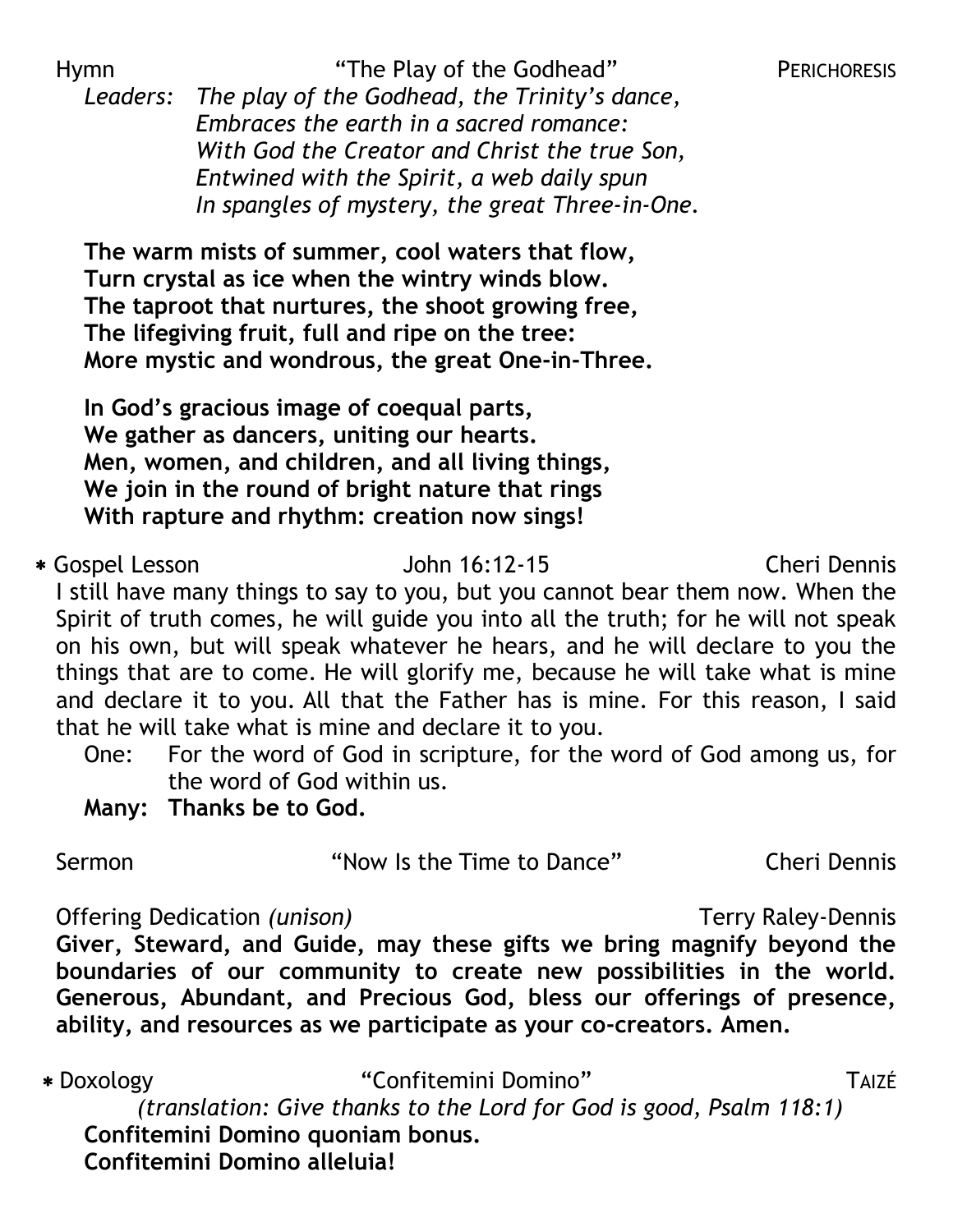# **RECEPTION AND WELCOME OF NEW MEMBERS**

| Pastor:            | As you join with this congregation, we invite you to affirm your                                                    |
|--------------------|---------------------------------------------------------------------------------------------------------------------|
| <b>Candidates:</b> | commitments of faith. Do you trust that you are God's beloved child?<br>I celebrate that I am God's beloved child.  |
|                    |                                                                                                                     |
| Pastor:            | Do you choose to follow Jesus' way of justice and mercy, truth, and<br>abundant life?                               |
| <b>Candidates:</b> | I will follow Jesus as our way, our truth and our life.                                                             |
| Pastor:            | Do you accept that the Spirit of God blesses, strengthens, comforts<br>and guides you?                              |
| <b>Candidates:</b> | I welcome the Spirit of God breathing in and through me,                                                            |
|                    | blessing, strengthening, comforting and guiding me.                                                                 |
| Pastor:            | Do you promise to love God with all your heart, soul, mind, and                                                     |
|                    | strength and to love your neighbor as yourself?                                                                     |
| <b>Candidates:</b> | I do.                                                                                                               |
| Pastor:            | As a follower of the Living Christ, do you promise to confront evil in                                              |
|                    | all its varying guises and, in so doing, strive to fashion a world which                                            |
|                    | reflects God's call for justice and peace?                                                                          |
| Candidates: I do.  |                                                                                                                     |
|                    | By your affirmation of prior baptism, you are made one with us in the                                               |
|                    |                                                                                                                     |
| Pastor:            |                                                                                                                     |
|                    | body of Christ, the church. Today we rejoice in the pilgrimage of faith                                             |
|                    | which has brought you to this time and place. We give thanks for every                                              |
|                    | community of faith that has been your spiritual home, and we<br>celebrate your presence in this household of faith. |
|                    | Will you, to the best of your ability, share fully in the life and work of                                          |
|                    | this congregation, acknowledging the truth that together we can be                                                  |
|                    | far more effective a witness for Christ than we can alone?                                                          |
| <b>Candidates:</b> | I will.                                                                                                             |
| Pastor:            | Will you give of your time, talents, and treasure in such a manner                                                  |
|                    | that the larger ministry of this church will be enhanced?                                                           |
| <b>Candidates:</b> | I will.                                                                                                             |
| Pastor:            | Will the members of Holy Covenant United Church of Christ please                                                    |
|                    | rise and join in the mutual promise and welcome?                                                                    |

 **We welcome each of you and celebrate your journey of faith. We promise to search with you for truth in Scripture, word and witness; to walk with you in life's joys and sorrows; to support you when life is shaken; to laugh with you when life lifts your spirit; to share silence, song and sacrament; and to grow in Christian love and mutual appreciation. We will rely on God's sustaining presence as we journey forward together.**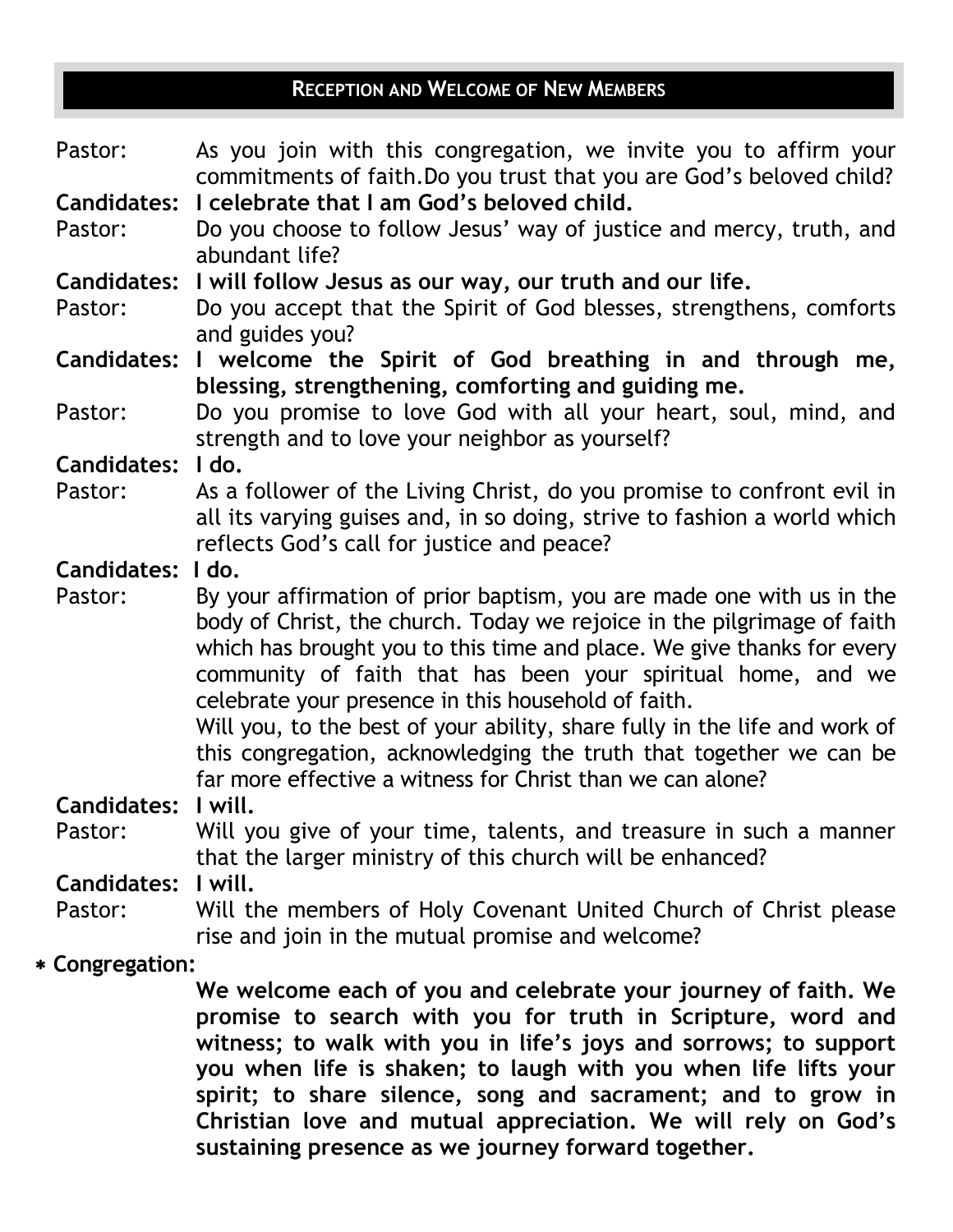Greeting of Christian Love

Hosts: *On behalf of the entire congregation, it is our pleasure to welcome you as full members of Holy Covenant United Church of Christ. In the name of Jesus Christ, we extend to you the hand of Christian love and welcome.*

 Hymn 273 "Praise with Joy the World's Creator" LAUDA ANIMA **Praise with joy the world's Creator, God of justice, love and peace, Source and end of human knowledge, grace bestowing without cease. Celebrate the Maker's glory, power to rescue and release.**

**Praise to Christ who feeds the hungry, frees the captive, finds the lost, Heals the sick, upsets religion, fearless both of fate and cost. Celebrate Christ's constant presence—Friend and Stranger, Guest and Host.**

**Praise the Spirit sent among us, liberating truth from pride, Forging bonds where race or gender, age or nation dare divide. Celebrate the Spirit's treasure—foolishness none dare deride.**

**Praise the Maker, Christ, and Spirit, one God in Community, Calling Christians to embody oneness and diversity. Thus, the world shall yet believe when shown Christ's vibrant unity.**

Benediction Cheri Dennis

\* Benediction Response "Song of Hope" ARGENTINA **May the God of hope go with us every day, Filling all our lives with love and joy and peace. May the God of justice speed us on our way, Bringing light and hope to every land and race.**

**Praying, let us work for peace; singing, share our joy with all; Working for a world that's new, faithful when we hear Christ's call.**

Postlude "Nicaea" **arr. M. Hayes** 

*Songs in this service are used by Permission. CCLI License #11439355; CSPL164710*

*Candid photographs and/or video recording share our work and witness and invite others into the fellowship of our congregation. Some pictures/video may be published in church print publications, on our website or on our official social media sites. If you do not wish to have your image published, please contact the church office by phone or email.*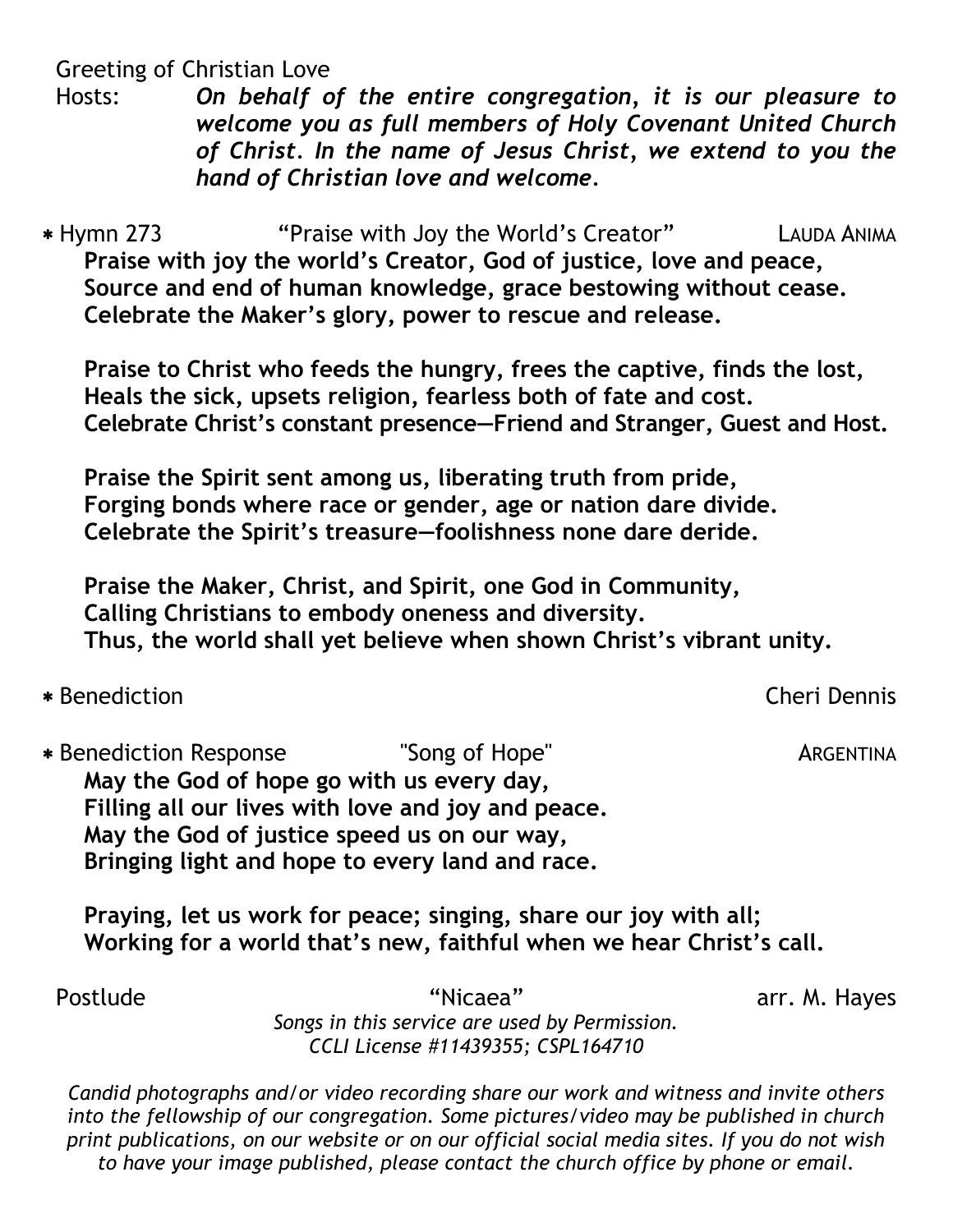# **WE COULDN'T PROVIDE OUR WARM WELCOME WITHOUT THE HELP OF:**

Dominic Ciciollo, Lisa Cloninger, Keith Dennis, Brian Hankins, Henry Hankins, Deborah Winston, Laurence Winston

# **Ushers, Greeters, Liturgist and Communion Servers**

Please sign up on the SignUpGenius link:

**[https://www.signupgenius.com/go/10C0C44ACAD23A2FE3-ushers](https://r20.rs6.net/tn.jsp?f=001KRg6On04gjlLyktGwjKgNKfzFLQ-Um6NbG2lztA_f-oB_Ohy2KXgrjCGYNP3zoGPwpUwpW76E7C-XeXYNmP-iiO2w4RMtkV4kPs0EdjYN7MK_aj8ZdeYc6Qpavy_ybMuo20ccKgKP8hBZl8fMv58G29YP667-9hGWFrtDltIDuL5bWbp_4-ML49asN5whiAO&c=Zu3HjXli5oG1mucDNs2-QyIoLpesAu_QuUZCfVVIzn6o7dxJM2iC5Q==&ch=Q_K8Ck0f2UgLK2qW-C4om2neX2s4XTjxjYpHobQBA3QOU03sR-8ZJg==)**

#### **PLEASE REMEMBER IN PRAYER Members**

Kevin Decker, Linn Finger, Tom & Kathy Habel, Laura Hankins, Jim Hong, Helen Lambert, Karen Long, Irene Mikkelson, Sue & Bill Pascucci, Isabelle Reddy Powell, Jerry & Marion Rhyne, Cynthia & Tommy Simpson, Anita Taylor, Kathleen Wagner

## **Friends & Family Members**

Rev. Beth Lyon, and friends and family of Bob Lyon (Melissa Noll)

Emily (Kim Tyler), Faye Blakely (Diane Neese), Sandy Burby (Linda Burby), Alicia Gibson (Jim Hong), David & Cecelia Griffin (JP Griffin), Donetta Halley (Ed Vickery), Henry Hildebrand (Bill & Connie Hildebrand), Alec Kirchhoefner (Melissa Noll), Geraldine Mobley (Jeff Edwards-Knight), Joe Parks (Beth Christian Sharp), Janey Pernice (Dawn Simmons), Jerry Raley (Jean Raley-Dennis), Barbara Rutelonis (Eric Miner), Kathryn Vickery (Ed Vickery), Tamber Watson (Jeff Edwards-Knight), Wanda Williams (John Rapp), John Zastrow (Barb Schneller), Paul Zinkann (Pam Zinkann), Steve Zrebeic & Calvin (Jeff Edwards-Knight)

# **WHAT'S HAPPENING AT HOLY COVENANT**

# **IN-PERSON ACTIVITIES UPDATE**

The Consistory continues to closely monitor COVID trends. Out of an abundance of caution, masks will continue to be required during Sunday worship services and all indoor church activities until further notice. We encourage attendees who are immunocompromised or fall into any other higher risk groups to use their discretion as to whether to attend in-person church activities. We will continue to spread out seating in the sanctuary during worship and will have cleaning supplies and hand sanitizer available at several points in the building. Live-streaming will continue for weekly worship services as always. Please contact Consistory President Lisa Cloninger if you have any questions or concerns, 704-516-0322 or **[lisa@holycovenantucc.org.](mailto:lisa@holycovenantucc.org)** 

### **WELCOMING NEW MEMBERS**

Please welcome new members Bill & Jan Seaman, Steve Cimelli and Mary Claiborne. Thanks to Jim & Faye Humphrey, JoAnn Jellison and Laura Hankins, for introducing and guiding our new members.

# **RACIAL JUSTICE AND EQUITY**

**The Racial Justice and Equity (RJE) Committee would like to thank:All who attended the Black Fatigue II event on June 5 after the church service; The hospitality**